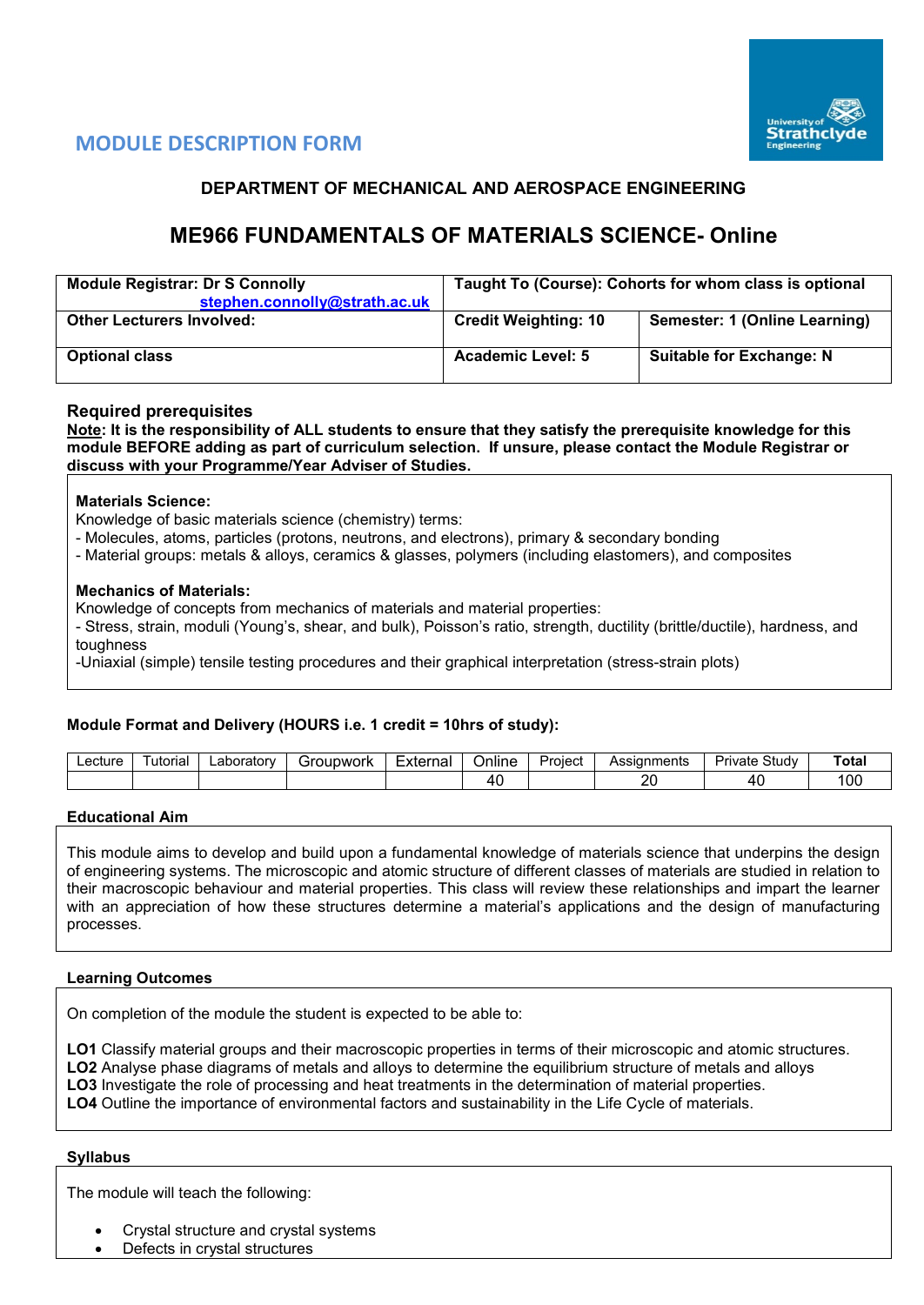- Diffusion in solid materials
- Dislocations and plastic deformation in metals
- Strengthening mechanisms in metals and alloys
- Phase diagrams and their interpretation
	- o Binary isomorphous systems
	- o Eutectic systems
	- o The iron-carbon phase diagram
- Phase transformations
- Steels, production route, heat treatment and advanced concepts
- Non-ferrous metals and alloys
- Ceramic and glass materials
- Polymers and polymer composites
- Sustainable development and natural materials

## **Assessment of Learning Outcomes**

## **Criteria**

For each of the Module Learning Outcomes the following criteria will be used to make judgements on student learning:

**LO1:** Describe and apply understanding of:

C1: Metals, ceramics, glasses, polymers, polymer composites and natural materials in terms of properties and applications.

C2: The role of crystal defects in the determination of properties of metals.

- C3: How metals and alloys may be strengthened.
- C4: The factors that determine the strength of composite materials.
- C5: The effects of anisotropy in metals, ceramics, and composites.

### **LO2:**

C1: Be able to determine the phases present, compositions, and proportions of each phase at a given temperature and composition.

C2: Be able to describe the changes in structure that occur as temperature is varied.

**LO3:**

C1: Appreciate the effect of temperature and deformation history on the properties of metals and alloys.

C2: Describe heat treatments with reference to equilibrium phase transformations in metals and alloys.

C3: Appreciate the importance of non-equilibrium transformations (e.g. high cooling rates).

C4: Understand the importance of processing on the properties of ceramics, polymers, and composites. **LO4:**

C1: Demonstrate understanding of sustainability in material supply and use.

C2: Demonstrate understanding of the use of natural and biomaterials.

The standards set for each criterion per Module Learning Outcome to achieve a pass grade are indicated on the assessment sheet for all assessment.

## **Principles of Assessment and Feedback**

*(within Assessment and Feedback Policy at: <https://www.strath.ac.uk/professionalservices/staff/policies/academic/> )*

## **Deliver high quality feedback information that helps learners self-correct.**

The assessment for this module is by a midsemester online quiz in week 7 (to be completed in week 7) and end of semester submission of a coursework based on exam-style questions (released in week 8 and due by week 11). For coursework, students are invited and encouraged to contact staff with draft submissions upon which specific formative feedback is given, including advice on style as well as content.

## **Ensure that summative assessment has a positive impact on learning.**

The open book nature of the assessments encourages students to read and research widely in preparation of their written answers.

The return of marks from the midsemester online quiz assessment in week 7 provides an opportunity to receive formative feedback on students' learning at this stage and contributes to the final mark.

## **Give choice in the topic, method, criteria, weighting or timing of assessments.**

The online quiz and coursework have extended submission windows to allow ongoing progress and for scheduling around employment related tasks.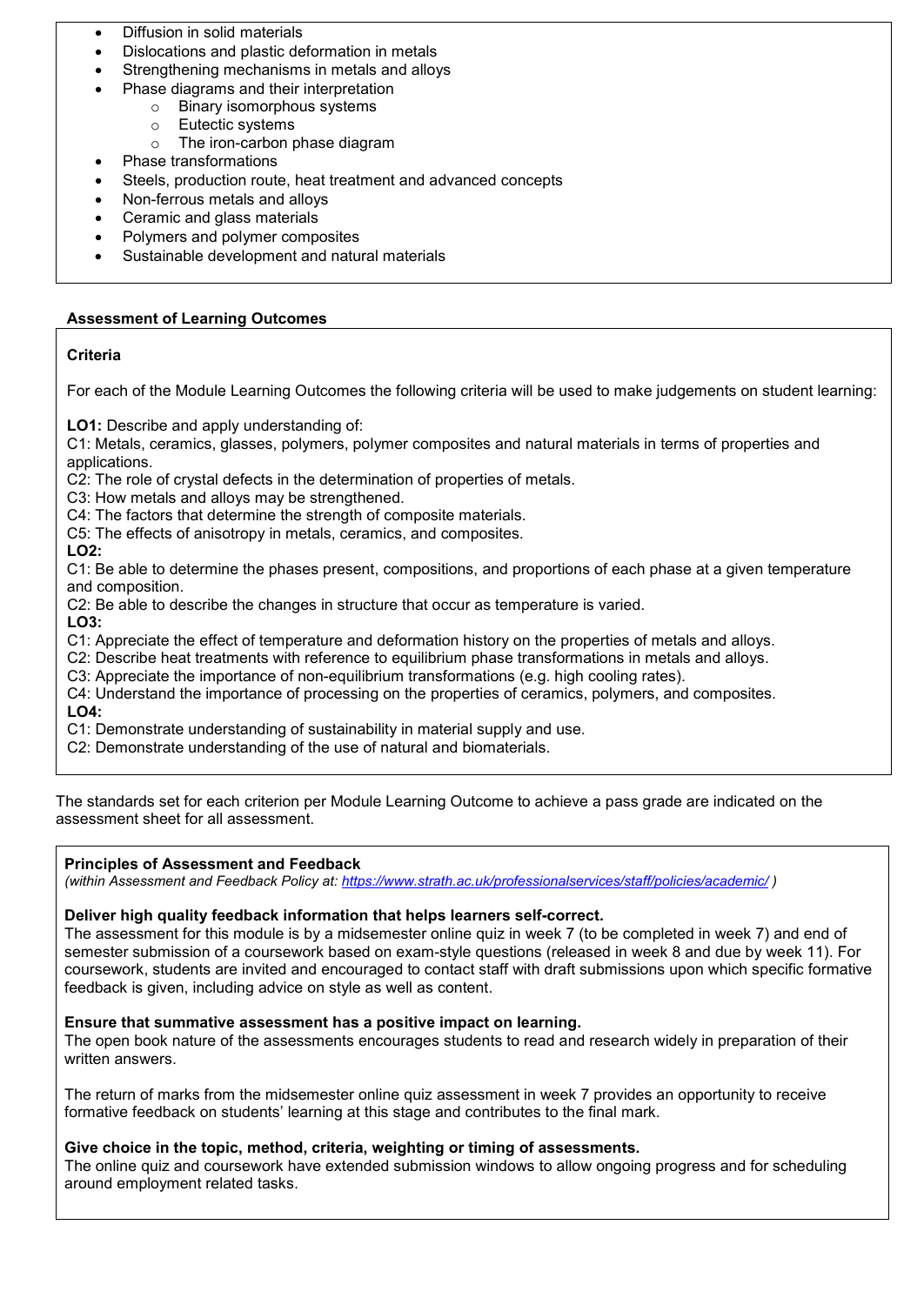### **Assessment Method(s) Including Percentage Breakdown and Duration of Exams** *(individual weightings)*

|                     |              | <b>Online Examination</b> |           |               | Coursework |        | <b>Practical</b> | <b>Project</b> |           |  |
|---------------------|--------------|---------------------------|-----------|---------------|------------|--------|------------------|----------------|-----------|--|
| <b>Number</b>       | Month(s)     | Duration                  | Weiahtina | Number        | Weiahtina  | Number | Weiahtina        | Number         | Weighting |  |
| (online)            | wk7<br>(Nov) | .5hrs                     | 30%       |               | 70%        |        |                  |                |           |  |
| *LO1<br>LO2<br>$-1$ |              |                           |           | $*$ LO1 – LO4 |            |        |                  |                |           |  |

*\* L/Os: Indicate which Learning Outcomes (L01, L02, etc) are to be assessed by exam/coursework/practical/project as required.*

**Coursework / Submission deadlines (***academic weeks***):**

Coursework due on Thursday week 11 at 12pm.

### **Resit Assessment Procedures:**

2hr online examination in August diet.

**^^Students must contact the module Registrar for full details as soon as they know that they are required to resit this class.**

### **PLEASE NOTE:**

**Students must gain a summative mark of 50% to pass the module. Students who fail the module at the first attempt will be re-assessed during the August diet. This re-assessment will consist entirely of an exam. No marks from any previous attempts will be transferred to a new resit attempt.**

### **Recommended Reading**

**\*\*\*Purchase recommended \*\*Highly recommended reading \*For reference** 

\*\* "Materials Science and Engineering: An Introduction" by William D. Callister, John Wiley & Sons.

Other online textbooks will be recommended and linked through Myplace

#### **Additional Student Feedback**

*(Please specify details of when additional feedback will be provided)*

| Date                     | ime                                   | Room No |
|--------------------------|---------------------------------------|---------|
| Explorance Blue feedback | Mid-semester and end of year feedback | N/A     |
| Q&A Forums               | Daily monitoring of Myplace forums    |         |

Session: 2021/22

#### **Approved:**

**Course Director Signature: E Henderson**

**Date of Last Modifications: 02/09/2021**

(Updated July 2021-MAE)